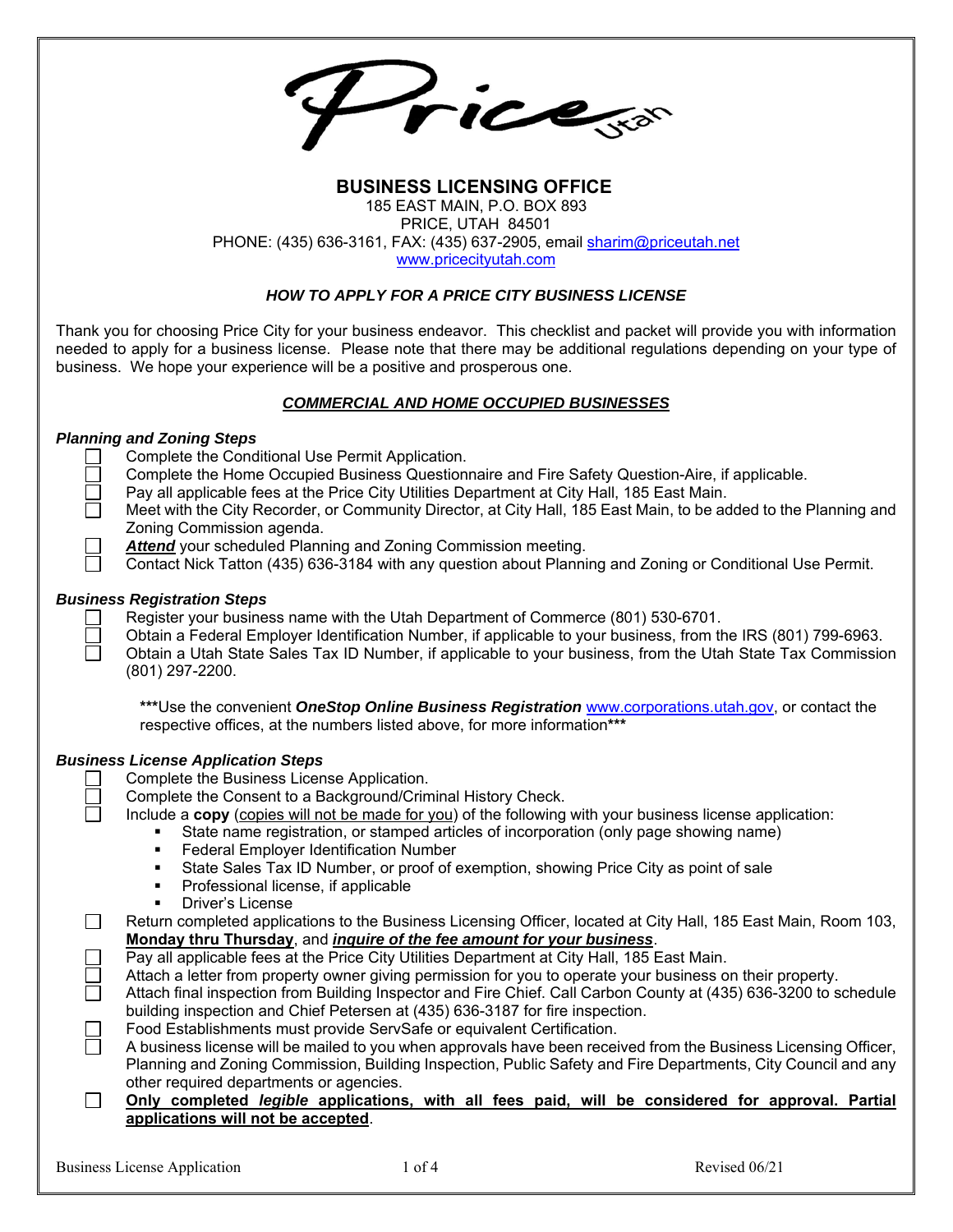| Business Activity: <u>________________________</u>                                                                                                                                                                                                                                                                                                           |                                      |                            |                          |           |                      |               |                         |  |  |
|--------------------------------------------------------------------------------------------------------------------------------------------------------------------------------------------------------------------------------------------------------------------------------------------------------------------------------------------------------------|--------------------------------------|----------------------------|--------------------------|-----------|----------------------|---------------|-------------------------|--|--|
|                                                                                                                                                                                                                                                                                                                                                              |                                      |                            |                          |           |                      |               |                         |  |  |
|                                                                                                                                                                                                                                                                                                                                                              |                                      |                            |                          |           |                      |               |                         |  |  |
| Fee:<br>CC Approval: $\Box$ Yes $\Box$ No Date:<br>License Sent:                                                                                                                                                                                                                                                                                             |                                      |                            |                          |           |                      |               |                         |  |  |
| Health Dept:_________________                                                                                                                                                                                                                                                                                                                                |                                      |                            |                          |           |                      |               |                         |  |  |
|                                                                                                                                                                                                                                                                                                                                                              |                                      |                            |                          |           |                      |               |                         |  |  |
| <b>BUSINESS LICENSE APPLICATION</b><br>Send all completed and properly signed forms (including attachments as necessary) along with applicable licensing fees to: Price City<br>Business Licensing, P.O. Box 893, 185 East Main, Price, UT 84501. For questions call (435) 636-3161.                                                                         |                                      |                            |                          |           |                      |               |                         |  |  |
| PLEASE TYPE OR PRINT LEGIBLY, ONLY COMPLETED, LEGIBLE APPLICATIONS, WILL BE CONSIDERED FOR APPROVAL.<br><b>Business Information</b>                                                                                                                                                                                                                          |                                      |                            |                          |           |                      |               |                         |  |  |
| <b>Business Status:</b>                                                                                                                                                                                                                                                                                                                                      | <b>New Business</b>                  | Location Change            |                          |           | Name Change          |               | <b>Ownership Change</b> |  |  |
| Business Name (include DBA):                                                                                                                                                                                                                                                                                                                                 |                                      |                            |                          |           |                      |               |                         |  |  |
| If Name Change, list previous name:                                                                                                                                                                                                                                                                                                                          |                                      |                            |                          |           |                      |               |                         |  |  |
| <b>Business Address:</b>                                                                                                                                                                                                                                                                                                                                     |                                      |                            | Suite/Apt. No.:          |           |                      |               |                         |  |  |
| City:                                                                                                                                                                                                                                                                                                                                                        |                                      |                            |                          | Zip Code: |                      |               |                         |  |  |
| <b>Business E-mail:</b><br><b>Business Telephone:</b>                                                                                                                                                                                                                                                                                                        |                                      |                            |                          |           | <b>Business Fax:</b> |               |                         |  |  |
| Mailing Address (if different):                                                                                                                                                                                                                                                                                                                              |                                      |                            | City:                    |           | State:               |               | Zip Code:               |  |  |
| Property Owner's Name:                                                                                                                                                                                                                                                                                                                                       | Property Owner's Telephone: (        |                            |                          |           |                      |               |                         |  |  |
| $\Box$ Corporation<br>Type of Organization:<br>$\Box$ Partnership<br>Sole Proprietorship<br><b>LLC</b><br>(Include copy of name registration with the State of Utah)                                                                                                                                                                                         |                                      |                            |                          |           |                      |               |                         |  |  |
| Type of Business:<br>Commercial<br>Home Occupation<br>Reciprocal                                                                                                                                                                                                                                                                                             |                                      |                            |                          |           |                      |               |                         |  |  |
| Nature of Business:                                                                                                                                                                                                                                                                                                                                          | Manufacturing                        | Retail                     | Wholesale                | Services  |                      | Other         |                         |  |  |
|                                                                                                                                                                                                                                                                                                                                                              |                                      |                            |                          |           |                      |               |                         |  |  |
| <b>Detailed Description of Business:</b>                                                                                                                                                                                                                                                                                                                     |                                      |                            |                          |           |                      |               |                         |  |  |
| <b>Commercial Square Feet:</b>                                                                                                                                                                                                                                                                                                                               | Tables, Etc.:                        | No. of Arcade Games, Pool  | No. of Vending Machines: |           | Spaces:              |               | No. of Mobile Home      |  |  |
| No. of Rental Units:                                                                                                                                                                                                                                                                                                                                         | No. of RV Spaces:                    |                            | No. of Motel Rooms:      |           | No. of Beds:         |               |                         |  |  |
| State Sales Tax I.D. No. (Include copy or proof of<br>exemption):                                                                                                                                                                                                                                                                                            | Federal Tax I.D. No. (Include copy): |                            |                          |           |                      |               |                         |  |  |
| State License No. (Include copy):                                                                                                                                                                                                                                                                                                                            |                                      | <b>State License Type:</b> |                          |           |                      |               |                         |  |  |
| THE FOLLOWING LICENSES ARE SUBJECT TO ADDITIONAL REQUIREMENTS. Please contact the Business<br>Licensing Officer (City Treasurer) at (435) 636-3161, or 185 East Main, for more information. Check all that apply.<br><b>Eating Establishment</b><br>□ Amusement Center<br>Alcoholic Beverages<br>Taxi Cab<br>Pawnbroker<br><b>Sexually Oriented Business</b> |                                      |                            |                          |           |                      |               |                         |  |  |
| <b>Business License Application</b>                                                                                                                                                                                                                                                                                                                          |                                      | $2$ of 4                   |                          |           |                      | Revised 06/21 |                         |  |  |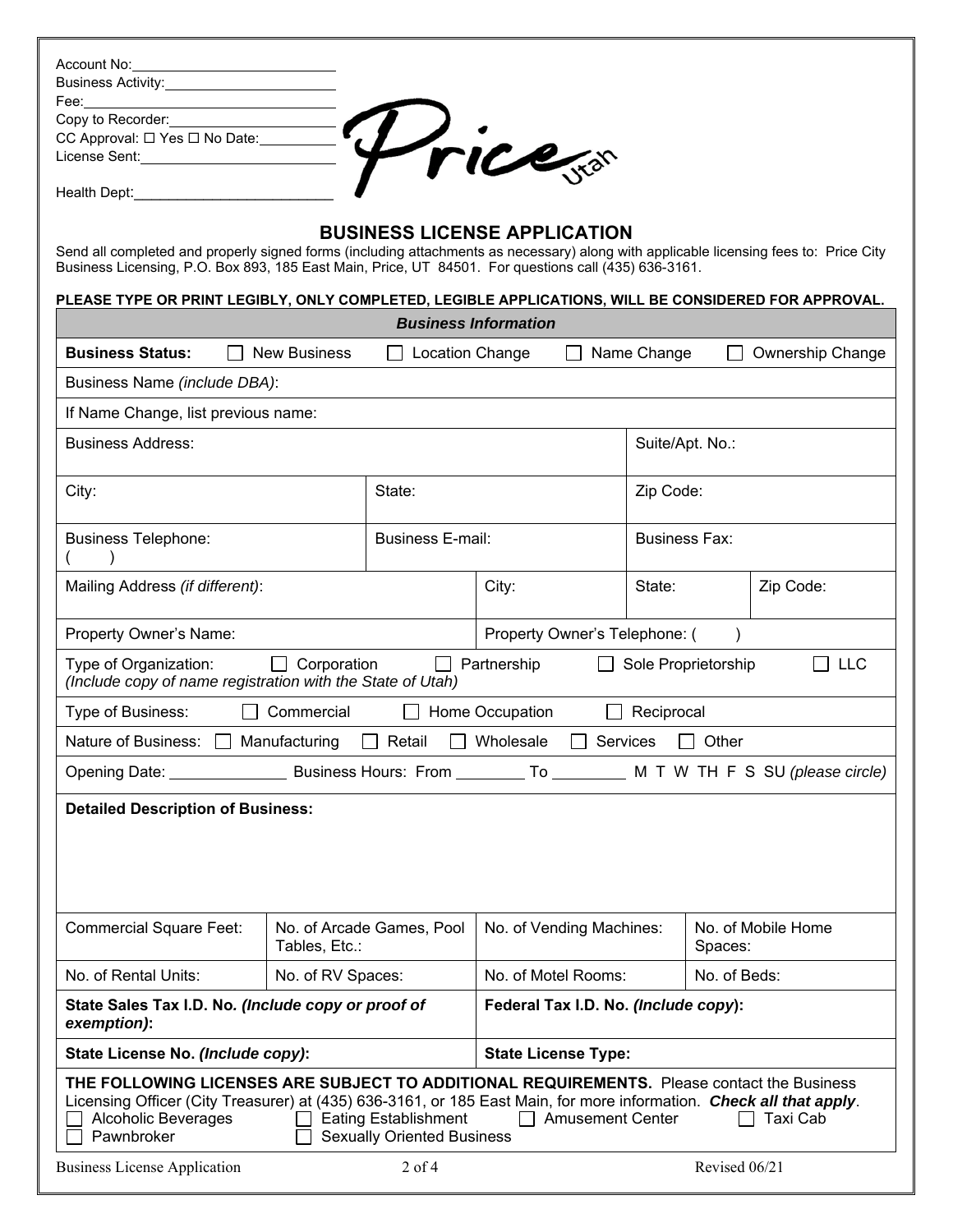| If applicant is a SOLE PROPRIETOR, complete this section.                                                                                                                                                                                                                                |                                                 |          |                                                                            |  |  |  |  |  |  |
|------------------------------------------------------------------------------------------------------------------------------------------------------------------------------------------------------------------------------------------------------------------------------------------|-------------------------------------------------|----------|----------------------------------------------------------------------------|--|--|--|--|--|--|
| Owner's Name:                                                                                                                                                                                                                                                                            |                                                 |          |                                                                            |  |  |  |  |  |  |
| Owner's Address:                                                                                                                                                                                                                                                                         |                                                 |          | Suite/Apt. No.:                                                            |  |  |  |  |  |  |
| City:                                                                                                                                                                                                                                                                                    | State:                                          |          | Zip Code:                                                                  |  |  |  |  |  |  |
| Owner's Telephone:<br>Owner's E-mail:                                                                                                                                                                                                                                                    |                                                 |          | Owner's Fax:                                                               |  |  |  |  |  |  |
| Owner's Birth Date:                                                                                                                                                                                                                                                                      |                                                 |          | Owner's Driver's License No. (include state & provide copy):               |  |  |  |  |  |  |
| <b>Manager Information (if applicable)</b>                                                                                                                                                                                                                                               |                                                 |          |                                                                            |  |  |  |  |  |  |
| Manager's Name:                                                                                                                                                                                                                                                                          |                                                 |          |                                                                            |  |  |  |  |  |  |
| Manager's Address:                                                                                                                                                                                                                                                                       |                                                 |          | Suite/Apt. No.:                                                            |  |  |  |  |  |  |
| City:                                                                                                                                                                                                                                                                                    | State:                                          |          | Zip Code:                                                                  |  |  |  |  |  |  |
| Manager's Telephone: (                                                                                                                                                                                                                                                                   | Manager's E-mail:                               |          | Manager's Fax:                                                             |  |  |  |  |  |  |
| Manager's Birth Date:                                                                                                                                                                                                                                                                    | Manager's Driver's License No. (include state): |          |                                                                            |  |  |  |  |  |  |
|                                                                                                                                                                                                                                                                                          |                                                 |          | If applicant is a CORPORATION, PARTNERSHIP, OR LLC, complete this section. |  |  |  |  |  |  |
| ALL OFFICERS (First/Middle/Last)                                                                                                                                                                                                                                                         | HOME ADDRESS (City, ST, Zip)                    |          | <b>HOME TELEPHONE</b>                                                      |  |  |  |  |  |  |
| 1.                                                                                                                                                                                                                                                                                       |                                                 |          | $\overline{(}$                                                             |  |  |  |  |  |  |
| 2.                                                                                                                                                                                                                                                                                       |                                                 |          | $\overline{ }$                                                             |  |  |  |  |  |  |
|                                                                                                                                                                                                                                                                                          |                                                 |          |                                                                            |  |  |  |  |  |  |
| 3.                                                                                                                                                                                                                                                                                       |                                                 |          | $\overline{ }$                                                             |  |  |  |  |  |  |
| <b>TITLE</b>                                                                                                                                                                                                                                                                             | DATE OF BIRTH (MM/DD/YYYY)                      |          | <b>DRIVERS LICENSE NO. (Include copy)</b>                                  |  |  |  |  |  |  |
| 1.                                                                                                                                                                                                                                                                                       |                                                 | $\prime$ | #<br><b>ST</b>                                                             |  |  |  |  |  |  |
| 2.                                                                                                                                                                                                                                                                                       | $\prime$                                        |          | #<br><b>ST</b>                                                             |  |  |  |  |  |  |
| 3.                                                                                                                                                                                                                                                                                       | $\prime$                                        | $\prime$ | #<br><b>ST</b>                                                             |  |  |  |  |  |  |
| I am aware that this application does not constitute approval to operate a business. I hereby agree to conduct said business strictly in accordance with<br>the laws and ordinances covering such business and swear under penalty of law that the information contained herein is true. |                                                 |          |                                                                            |  |  |  |  |  |  |
| Signature of Owner/Agent<br>Date                                                                                                                                                                                                                                                         |                                                 |          |                                                                            |  |  |  |  |  |  |
| <b>Please Print Name</b><br>Title<br>Please allow at least 10 working days for your application to be processed after submitting all fees and                                                                                                                                            |                                                 |          |                                                                            |  |  |  |  |  |  |
| paperwork.                                                                                                                                                                                                                                                                               |                                                 |          |                                                                            |  |  |  |  |  |  |
| All licenses are issued for the calendar year and are renewable on or before December 31. Responsibility of<br>renewal is that of the licensee and failure to receive notice does not excuse this responsibility.                                                                        |                                                 |          |                                                                            |  |  |  |  |  |  |
|                                                                                                                                                                                                                                                                                          |                                                 |          |                                                                            |  |  |  |  |  |  |
| <b>Business License Application</b>                                                                                                                                                                                                                                                      | $3$ of $4$                                      |          | Revised 06/21                                                              |  |  |  |  |  |  |